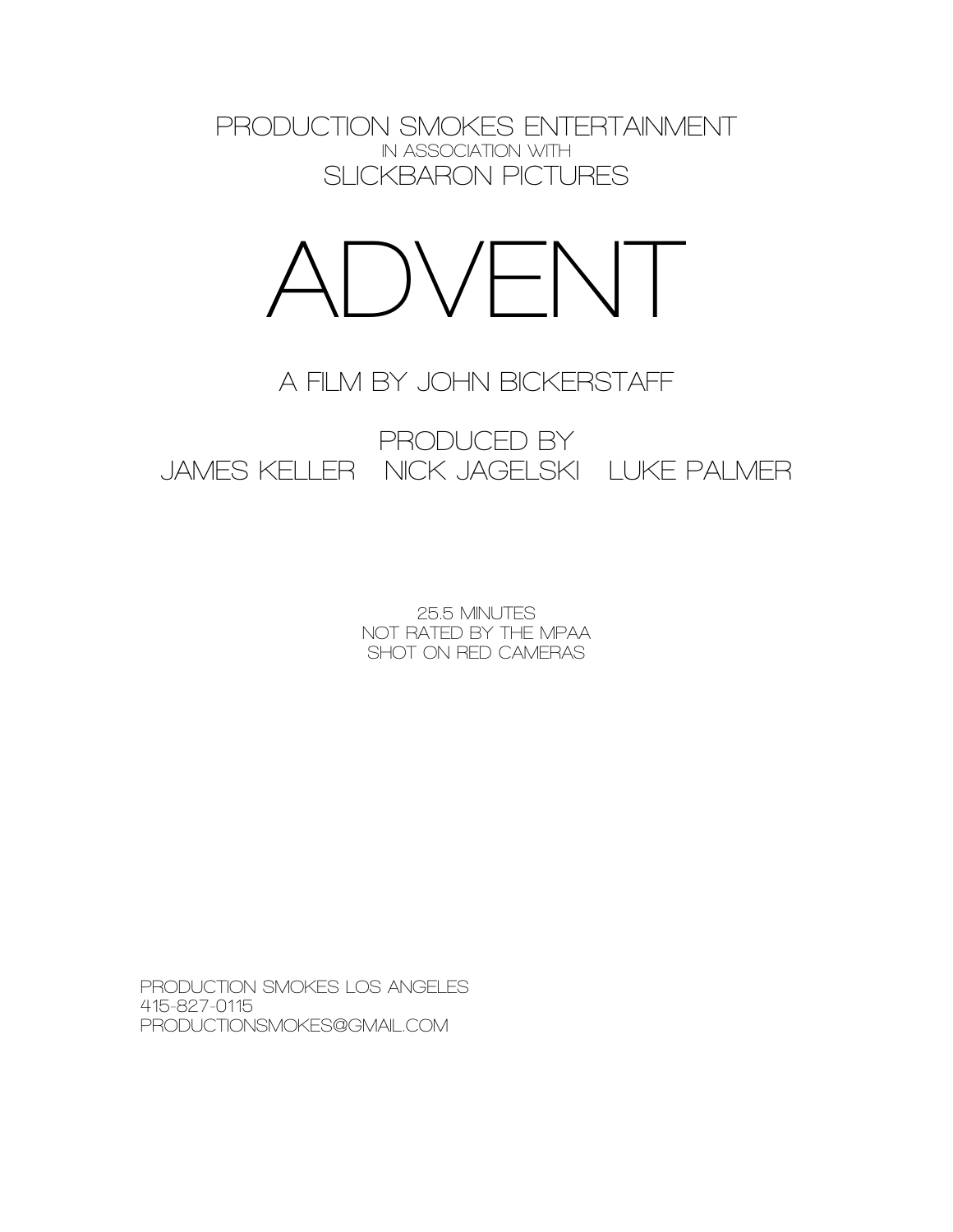## **Advent's Story**

In the summer of 1962, strange lights appear in American skies. Below, the Hardy family struggles with this world changing event while coping with their own familial concerns. Teenagers Will and Michael find their love of all things space diminished when the real thing comes to call. As if aliens landing weren't enough, mother loyce has to accommodate a visit from her alcoholic sister, Bev. And father Ken Hardy tries to balance his curiosity about the event with his instinct to protect his family  $$ violently, if necessary.

## **The Story of Advent**

Advent was created for Emerson College's BFA Program, an exclusive advanced media study program structured around the production of a thesis film applying all of the skills and resources acquired throughout the Emerson Film Production program.

John and James dreamed up *Advent* from a mutual obsession with the American space age and the desire to explore on screen how an American family might react to extraterrestrial contact. They drew inspiration from science fiction classics such as *Close Encounters of the Third Kind* and dedicated themselves to the story of people struggling with their own life changes, backgrounded by the world changing through first contact.

The production of *Advent* presented many challenges such as finding a period appropriate house, working with an ensemble cast, and managing a crew of 25 college students living on location in Weare, NH for the two week shoot.

## **The Storytellers**

Production Smokes Entertainment is a group of creatives who met during their study at Emerson College. The Production Smokes team is dedicated to delivering high-quality, unfiltered filmmaking, committed to telling challenging stories in the most unique and exhilarating media.

Currently we are focused on promoting *Advent*, which has screened at Cannes Marché du Film, Palm Springs International Shortfest, Austin Gay and Lesbian Film Festival, Harvard College Film Festival, and the New Hampshire Film Festival, in addition to many screenings at Emerson and winning Emerson's Best Directing award for 2014.

We are also in pre-production on John's next feature, and are working on many other commercial and artistic endeavors, including music videos, webseries, and a play.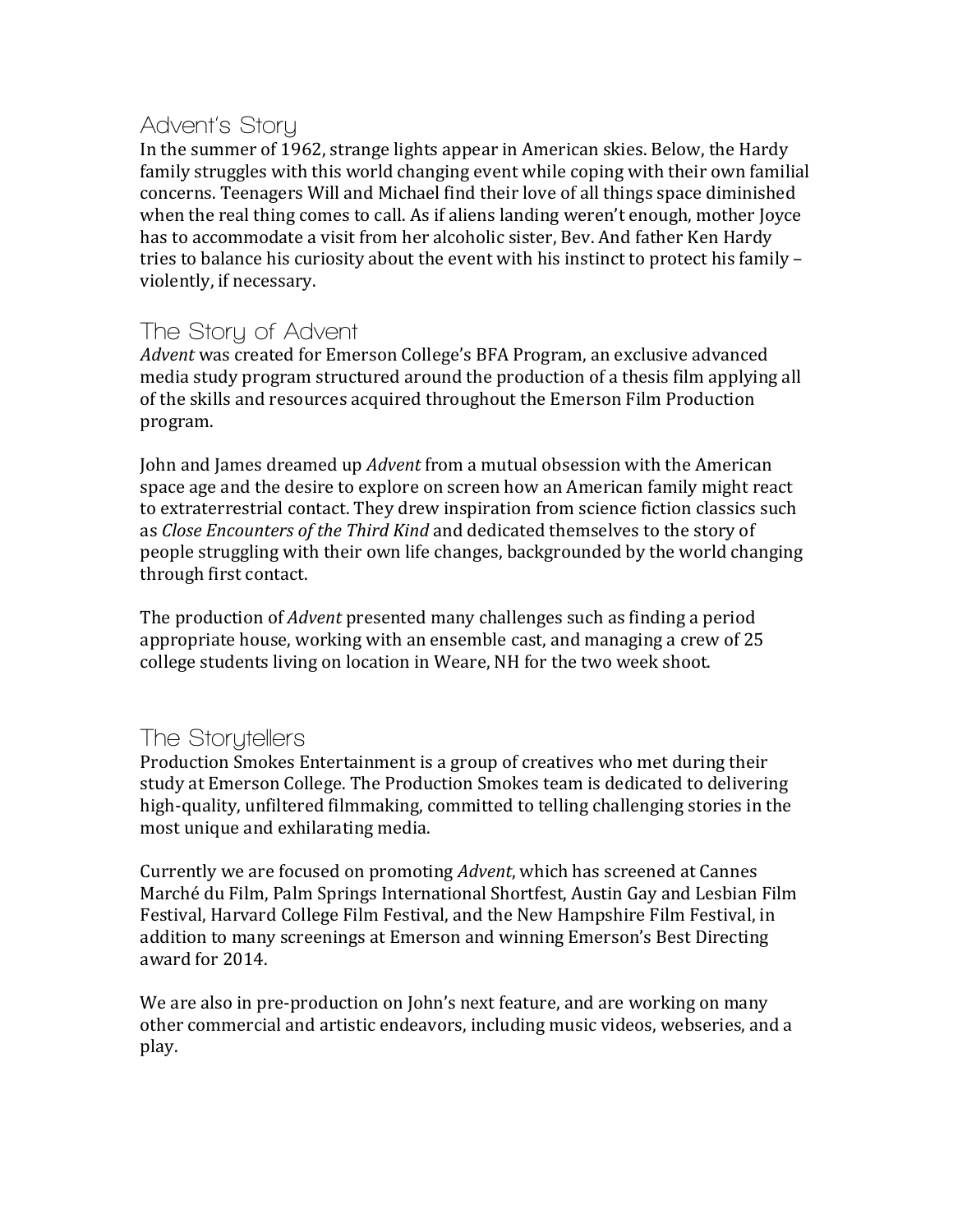## **CAST**

### **WAYNE SHORE as KEN HARDY**

Wayne Shore is an actor and producer, known for Single Loaded Cylinder (2012), *Home Sweet Home* (2012) and *The Convict* (2014).

### **KATE JURDI as JOYCE HARDY**

Kate works throughout the New England area as a Film and Theater Actress, as well as a model and standin. Kate is known for her work on *R.I.P.D.* (2013), *Killing Khan* (2014) and *Tangled 8* (2015).

### **HENRY MACLEAN as WILL HARDY**

Henry is a native of Marblehead, Massachusetts and was a theater actor there before making his film acting debut in *Advent*. Henry currently attends Emerson College and is majoring in film production, where he has taken on many roles behind the camera.

### **PATRICK SULLIVAN as MICHAEL**

Patrick Sullivan is a Film and Theater actor working throughout the New England area.

### **KIM GORDON as AUNT BEV**

Kim has been chosen again and again for roles where honesty and conviction come first: a doctor dealing with a woman who has been a victim of spousal abuse, an addictions specialist urging a change of treatment to a substance abuser, a lawyer trying to keep a witness from perjury, an oncologist telling a parent that her child is dying from an untreatable form of cancer. Of course, she welcomes roles where her forcefulness make some question that integrity. Her resume shows how often she is asked back for a second or third project with the same team - an efficient, well-prepared, hard-working actor.

### **HARRY ASPINWALL as GLENN KEENE**

Harry is a film and theater actor working in the Boston, Massachusetts area. Harry has lived and worked in D.C., England, Scotland, Massachusetts, New Zealand, Rhode Island and Japan. He graduated from Brown University in 2011 with a degree in Linguistics and Literary Arts. Harry's driving force in life is to create; has worked on TV series, video games, visual art installations, sound design, musical composition, plays, haunted houses, as well as film. Harry can next be seen in *Fury: The Tales of Ronan Pierce* (2014).

### **CHARLIE TACKER as NATHAN HARDY**

Charlie decided at the age of 4 that he wanted to be an actor when he realized that the super heroes in his favorite movies were not really super heroes but actors. In the past 6 years, he has appeared in print ads, commercials, and over 40 films. Motivated and not afraid of hard work, Charlie loves nothing more than being in front of the camera. He has been fortunate enough to work with the most talented film makers and actors in New England. He has also worked closely with actors such as Allison Ashley Arm, Terry Moore, Crispin Glover, Paz de la Huerta and John Travolta. He can next be seen in Hooroo Jackson's feature Aimy in a Cage (2015).



The cast on set (June 2013).

From left: Patrick Sullivan, Harry Apinwall, Kim Gordon, Henry Maclean, Kate Jurdi, Wayne Shore, & (front) Charlie Tacker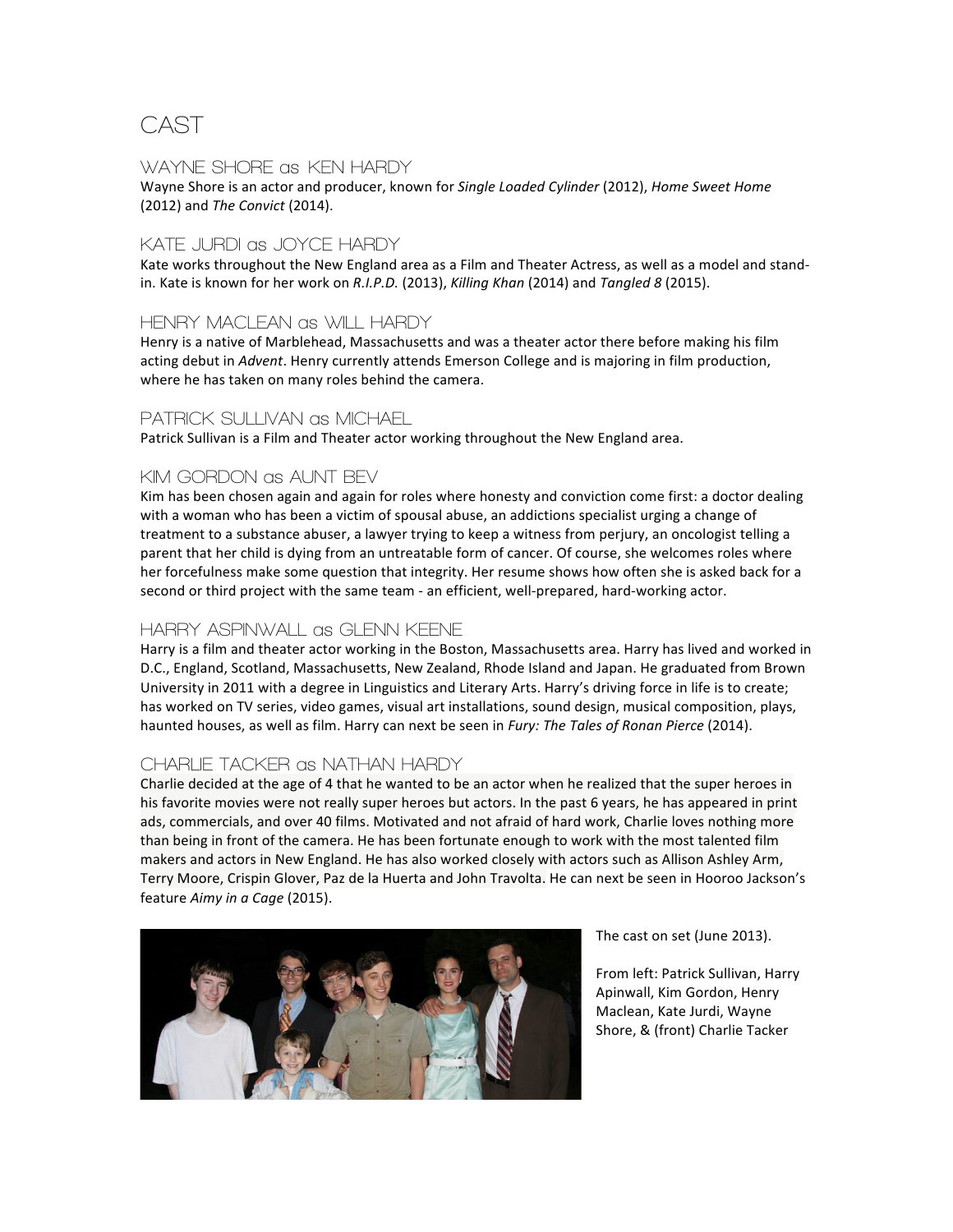# **The Production Smokes Team**

**The crew that formed at Emerson College to create Advent continues to work together as Production Smokes Entertainment. John and the team are committed to delivering high quality, unfiltered filmmaking, and are currently prepping a feature film to be shot in 2015.**

### **JOHN BICKERSTAFF WRITER, DIRECTOR**

John is currently based in Los Angeles but describes the city as "too nice" for him. Since directing *Advent* he has worked many roles in production, bringing a frugal and hard working East Coast each project. His recent credits include the Universal feature film *Term Life* (2015) and the final season of AMC's *Mad Men*. In 2015, He and the Production Smokes team will begin pre-production on his first feature film.

### **JAMES KELLER PRODUCER, EDITOR**

In addition to editing *Advent* James took on the role of producer and supervising post-production. Fluent in more programs than we have space to list, James is currently applying his many talents as Lead Animator at the up and coming Los Angeles animation studio Wondergrove Kids.

### **LUKE PALMER PRODUCER**

Luke Palmer has been described as a mad scientist, a genius, a moron, sexy, weird, a renaissance man, a supervillain, but most importantly: a pretty swell guy. He has produced films, plays, sketch, cartoons, podcasts and is currently working with the New York Neo-Futurists and Upright Citizen's Brigade. In addition to producing *Advent*, Luke (and Slickbaron Pictures) produced [Punchline], written and directed by associate producer Jackson Birnbaum.

### **MATTHEW TOMPKINS DIRECTOR OF PHOTOGRAPHY**

Matthew also completed the BFA program at Emerson College and leapt into the LA community in 2014. Currently working with A-list music video production company Doomsday, Matthew has worked with clients such as Expedia, and Blackberry in addition to over a dozen short film projects. He plans to return as Director of Photography on Production Smokes first feature in 2015.

### **DANIEL PEREA ASSOCIATE PRODUCER**

Daniel Perea is a writer, director and producer passionate about innovating the science fiction genre. Following *Advent*, Daniel, along with Director Stephen Ilous, created the science fiction short film *POLIS* through the Prototype contest. Daniel is currently living and working in Los Angeles.

### **JACKSON BIRNBAUM ASSOCIATE PRODUCER**

Jackson Birnbaum is a writer, director and producer who attended Emerson with the rest of the Production Smokes team. Prior to *Advent*, he wrote and directed the short film *[Punchline]* which was produced by Luke Palmer and starred Daniel Perea. Jackson is currently based in Los Angles and in this year has been traveling to various jobs, including the zombie horror feature *Meltdown* (2014).

### **JORDAN MICHAUD-SCORZA EXECUTIVE IN CHARGE OF PRODUCTION**

Jordan is a writer and director in her own right and the physical production supervisor of Production Smokes. Jordan helps to keep us all in line and on schedule, taking on roles such as Assistant Director and UPM when on set, in addition to working on her own feature film and many other film and television productions in the Los Angeles area.